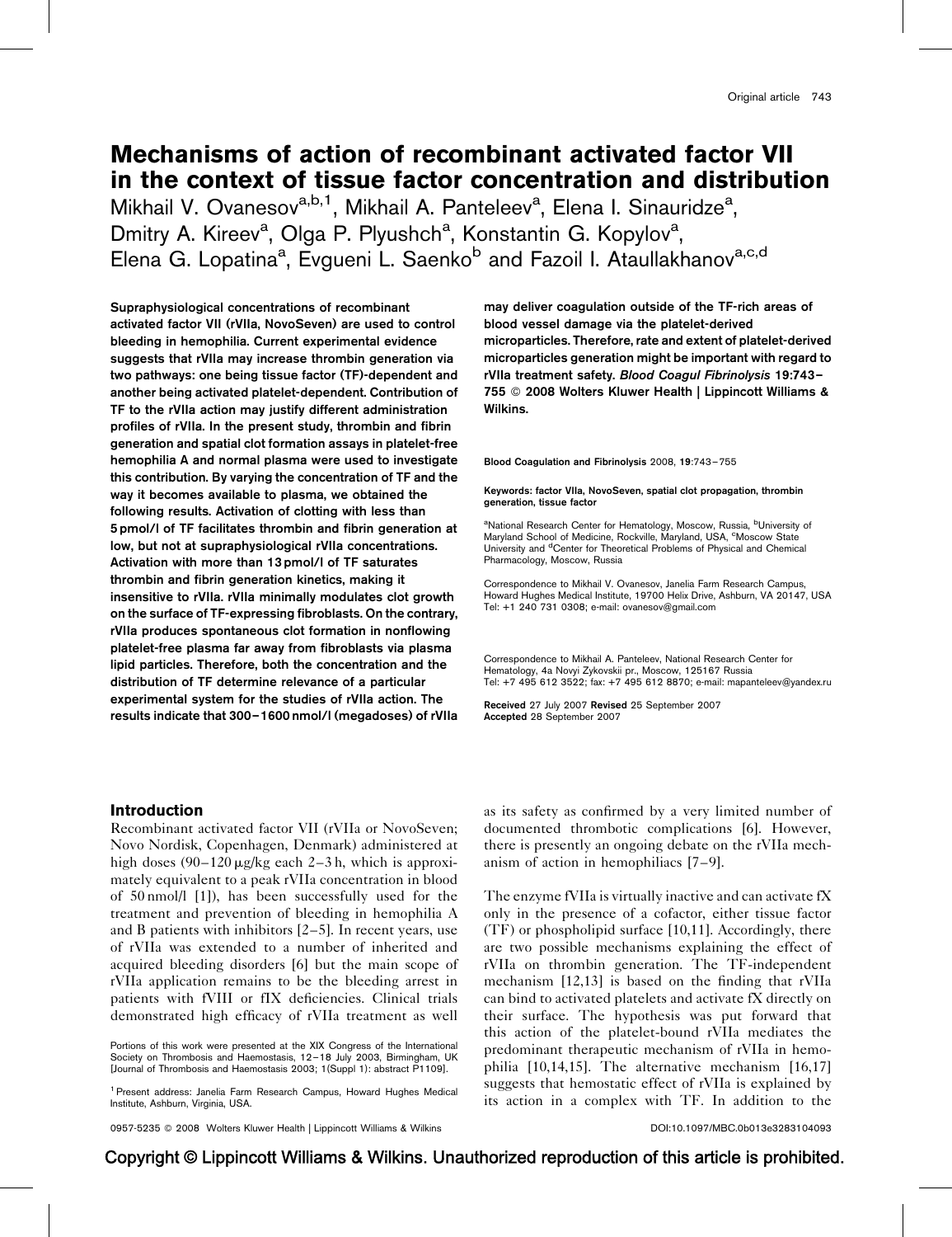dramatic increase of rVIIa catalytic activity toward fX, formation of the rVIIa–TF complex is thought to overcome inhibitory action of zymogen fVII [\[17,18\],](#page-11-0) although the latter mechanism was questioned [\[9\].](#page-11-0)

Although the TF-dependent and TF-independent mechanisms are not mutually exclusive, the experiments, sought to verify their relevance to rVIIa action, led different groups to contradictory conclusions. In a reconstituted system composed of coagulation factors, platelets and monocyte monolayer, thrombin generation was not inhibited by zymogen fVII [\[19\].](#page-11-0) In addition, rVIIa increased thrombin generation in a dose-dependent manner even in the absence of monocytes [\[20\]](#page-11-0). The above results favor the TF-independent hypothesis. However, a similar reconstituted model utilizing lipidated TF (i.e., TF protein reconstituted into phospholipid vesicles) instead of TF-expressing cells demonstrated the inhibition of thrombin generation by zymogen fVII and that rVIIa overcomes this inhibition [\[17\]](#page-11-0). Further, lipidated TF was essential for rVIIa to induce a considerable increase in thrombin generation of whole blood [\[21,22\]](#page-11-0). The latter data support the hypothesis of the TF-dependent rVIIa action. It is of interest that the two experimental models described above were composed of coagulation proteins and platelets and, therefore, were essentially similar in composition [\[9\].](#page-11-0) It was suggested, therefore, that the contradictory results might be related to differences in the sources of TF [\[7,8\]](#page-11-0) or phospholipids [\[9\].](#page-11-0)

Taking into consideration that TF concentration is a potent modulator of thrombin generation, we speculated that the efficiency of rVIIa in vitro depends on the concentration and/or physical distribution of TF, rather than on specific properties of different TF preparations. Computer simulations of the relative contributions of these mechanisms to thrombin generation supported this suggestion [\[15\]](#page-11-0). Here, we present experimental evidence that the relative potentiation of thrombin formation by rVIIa is decreased with the increase of TF concentration. Further, this potentiation was higher in the experiments with localized TF than in those with uniformly distributed TF. Summarizing, our results suggest the rVIIa action is not confined to the surface of the damaged vessel wall with TF and is preferentially determined by the TF-independent mechanism. Thus, TF-independent action of rVIIa ensures rapid clot formation around the site of injury. Consequently, rVIIa administration safety might be considered with respect to the presence of PMPs in patient's blood.

## Methods

#### **Materials**

Human thrombin, D-Phe-Pro-Arg-chloromethylketone, lactic acid, and 7-Amino-4-methylcoumarin (AMC) were from Sigma (St Louis, Missouri, USA). Fluorogenic thrombin substrate Z-GGR-AMC was from Bachem

(Torrance, California, USA). Bovine brain phosphatidylserine and phosphatidylcholine were from Avanti Polar Lipids (Alabaster, Alabama, USA). PerCP-conjugated antibody against CD61 (CD61, clone RUU-PL7F12) was from Becton Dickenson (San Jose, California, USA). Fluorescein (FITC)-conjugated Annexin V was from Molecular Probes (Eugene, Oregon, USA). Human recombinant TF (Innovin; Dade Behring, Mannheim, Germany) was from Baxter (Deerfield, Illinois, USA); functional activity (16 nmol/l) of frozen diluted stocks of TF was determined by Actichrome TF chromogenic activity kit (American Diagnostica Inc., Stamford, Connecticut, USA). rVIIa (NovoSeven) was a generous gift of Ulla Hedner (Novo Nordisk). Phospholipid vesicles  $(0.1 \mu m)$  diameter, phosphatidylserine : phosphatidylcholine ratio 25 : 75) were prepared by extrusion and stored as described earlier [\[23\].](#page-11-0)

### Plasma donors

fVIII-deficient plasma was either from George King Bio-Medical Inc. (Overland Park, Kansas, USA) (four lots of pooled fresh frozen fVIII-deficient plasma) or was collected from seven severe hemophilia A patients. There was no difference in the results obtained using plasma from either of these two sources. fVIII activity in all samples was less than 1% of normal, as determined by one-stage fVIII: C assay. All patients had a history of frequent bleeding episodes. In accordance with the International Society on Thrombosis and Haemostasis (ISTH) recommendations [\[24\]](#page-11-0), blood (13.5 ml) was drawn no earlier than 4–5 days, usually 7 days or more, after the last administration of fVIII-containing blood products. All patients were assayed for the presence of fVIII inhibitors (the Bethesda method [\[25\]](#page-11-0)) in the year preceding the experiment. One patient had a high fVIII antibody titre [20 Bethesda units (BU)], one had a low titre (5 BU), and other patients exhibited no inhibitor (less than 0.5 BU). Normal plasma pools were either obtained from random healthy donors with no history of coagulopathy or purchased as frozen aliquots from George King Bio-Medical Inc. Their activated partial thromboplastin time (APTT) and prothrombin time (PT) values were within normal range.

#### Blood collection and plasma preparation

Patient or donor plasma was obtained and treated in accordance with hospital and institutional protocols as described elsewhere [\[26\]](#page-11-0). Briefly, blood was collected into 3.8% sodium citrate (pH 5.5) at a 9 : 1 volume ratio. Blood was centrifuged at  $1500g$  for 25 min. Platelet-free plasma (PFP) was obtained by centrifuging the supernatant at  $10000 \text{ g}$  for 5 min. In some experiments, plasma depleted from remaining platelets and cell-derived microparticles (microparticle-free plasma) was prepared by ultracentrifugation at  $100000 g$  for 1 h at  $21^{\circ}$ C [\[27\]](#page-11-0). To prevent pH shift during experiments, the pH value of the plasma was stabilized at 7.2–7.6 by lactic acid treatment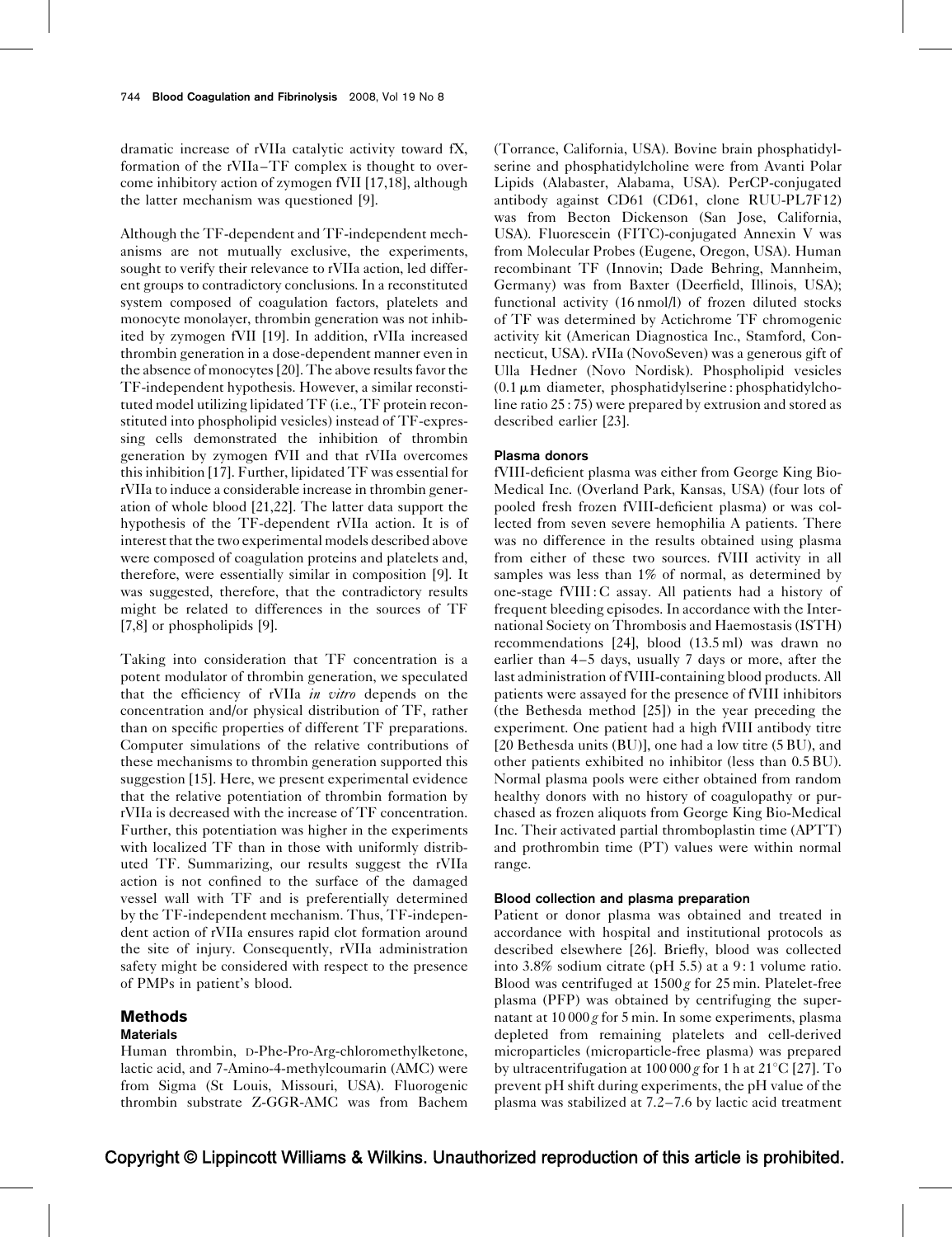[\[28\]](#page-11-0). Commercial frozen plasma was subjected to pH stabilizing procedure after thawing and treated similarly. Experiments were performed within 8 h of blood collection; cooling was avoided to prevent fVIIa-dependent cold-promoted spontaneous clotting [\[29\]](#page-11-0).

## Preparation of platelet-derived microparticles

Platelet-derived microparticles (PMPs) were prepared from washed platelets as described [\[27\].](#page-11-0) Whole blood was centrifuged at  $180 g$  for 10 min. Platelet-rich plasma was collected as supernatant, and its pH was subsequently maintained at 6.5 with 3.8% sodium citrate (pH 5.0). Platelets were sedimented by centrifugation at  $350g$  for 15 min. After removal of supernatant, platelets were washed twice in the buffer containing 145 mmol/l NaCl, 2.7 mmol/l KCl, 10 mmol/l 4-(2-hydroxyethyl)-1-piperazineethanesulfonic acid (HEPES), 0.1% BSA, pH 6.5 by centrifugation at  $350 g$  for 15 min. Following washing, they were resuspended in the same buffer, pH 7.4. Platelet concentration was adjusted to  $200\,000-450\,000 \,\mu\text{m}^{-1}$  as determined by blood cell counter (Beckman Coulter, Fullerton, California, USA). Platelets were activated by incubation with 10  $\mu$ mol/l of calcium ionophore A23187 for 15 min at  $37^{\circ}$ C and then sedimented by centrifugation at  $350$  g for 15 min. Supernatant was collected and additionally centrifuged at  $16000 g$  for 30 min. Sedimented microparticles were resuspended in the same buffer, pH 7.4. PMP concentration was measured by flow cytometry (below).

#### Flow cytometry

Flow cytometry analysis was performed on a BD FACS Calibur flow cytometer (Becton Dickinson, Mountain View, California, USA). Ten-fold diluted suspension of PMPs (5  $\mu$ l) was mixed with 40  $\mu$ l of the buffer containing NaCl 145 mmol/l, KCl 2.7 mmol/l, HEPES 10 mmol/l,  $CaCl<sub>2</sub> 2.5$  mmol/l, pH 7.4 and incubated for 20 min at room temperature with CD61 PerCP and Annexin V-FITC. This mixture was supplemented with  $500 \mu l$  of buffer and then analyzed by flow cytometry. Microparticle concentration was calculated using calibration beads [Level II (Med-low); Epics Division of Coulter Health, Miami, Florida, USA) added to every sample (10  $\mu$ l of 10<sup>6</sup> ml<sup>-1</sup>). Background gates were set against the same mixture of antibodies and buffer without PMPs. All measured data were corrected using isotype and autofluorescense controls.

### Fibroblast culture

Human fetal lung fibroblast line was from the Ivanovskii Research Institute of Virology (Russian Academy of Medical Sciences, Moscow, Russia). Cells  $(10<sup>3</sup>$  cells/ml) were grown for 2 days on polyethylene terephthalate film slips (Joint Institute for Nuclear Research, Dubna, Moscow Region, Russia) as described previously [\[26\].](#page-11-0)

#### Thrombin and fibrin generation assays

Thrombin generation and fibrin generation were measured in parallel on fluorometric and photometric channels of the Genious Pro microplate reader (Tecan Corp, El Paso Texas, USA) as described previously [\[30\]](#page-11-0). Plasma (90%  $v/v$ ) was supplemented with fluorogenic substrate Z-GGR-AMC  $(1.25\% \text{ v/v}, 800 \mu \text{mol/l})$  and different concentrations of rVIIa in PBS buffer (6.25% v/v), and transferred to a 2.2-ml well 96-well plate (Qiagen Inc., Valencia, California, USA). After 10 min incubation at  $37^{\circ}$ C, the reaction was started by adding TF (Innovin) in  $0.8 \text{ mol/l }$  CaCl<sub>2</sub> (2.5% v/v). Hundred microliters of plasma samples were rapidly (within 30 s) transferred to a clear 96-well flat bottom plate (Falcon; BD Biosciences, San Jose, California, USA). The time between recalcification and start of measurements was recorded for each well and used to adjust the onset of recordings. The fluorometric ( $\lambda_{\text{ex}}$  380 nm,  $\lambda_{\text{em}}$  440 nm, each 30 s) and photometric measurements (410 nm) were conducted continuously for 1 h at  $37^{\circ}$ C without further shaking. Thrombin concentration was calculated from the rate of substrate cleavage using a calibration curve. The rate of substrate cleavage was linearly proportional to the dilution of active site titrated thrombin in the range of 0.1–1200 nmol/l. Fluorescent data were corrected for fluorescent quenching in plasma sample, and for  $\alpha_2$ macroglobulin-thrombin activity as described previously [\[31\]](#page-11-0). Lag time of fibrin generation was defined as the time interval required for the solution turbidity to reach the half-maximal value. Peak thrombin concentration and fibrin generation lag time were calculated for each well independently, and the mean values for replicates under each condition were calculated. All of the above data processing steps were performed semiautomatically using Lab Talk scripts of the Microcal Origin 6.2 program (Origin Labs Inc., Northampton, Massachusetts, USA). The software is available from our laboratory upon request.

#### Spatial clot growth

Spatial parameters of clot formation were studied using a light-scattering video microscopy system [\[26\]](#page-11-0). A microchamber was assembled in a 35-mm polystyrene Petri dish (Corning, New York, New York, USA) around a 1 mm-thick microscope glass slide (Fisher, Pittsburgh, Pennsylvania, USA) fixed to its bottom. The glass slide edge, which formed a vertical wall of the chamber, was wrapped around with a cell-coated polyethylene terephtalate slip. Then, it was covered with a piece of black polystyrene that formed the upper surface of the microchamber. Recalcified  $(CaCl<sub>2</sub>, 20 mmol/l$  final concentration) human plasma was transferred into the assembled chamber (time  $t = 0$ ), and the dish was sealed and placed to a temperature-controlled water jacket  $(37^{\circ}C)$ . The microchamber was illuminated from below with red light-emitting diodes (peak wavelength 660 nm) and the light-scattering image from a  $7.2$  mm  $\times$  5.4 mm microchamber area was recorded every 30 s by OS-75D camera (Mintron Enterprise, Taipei Hsien, Taiwan ROC)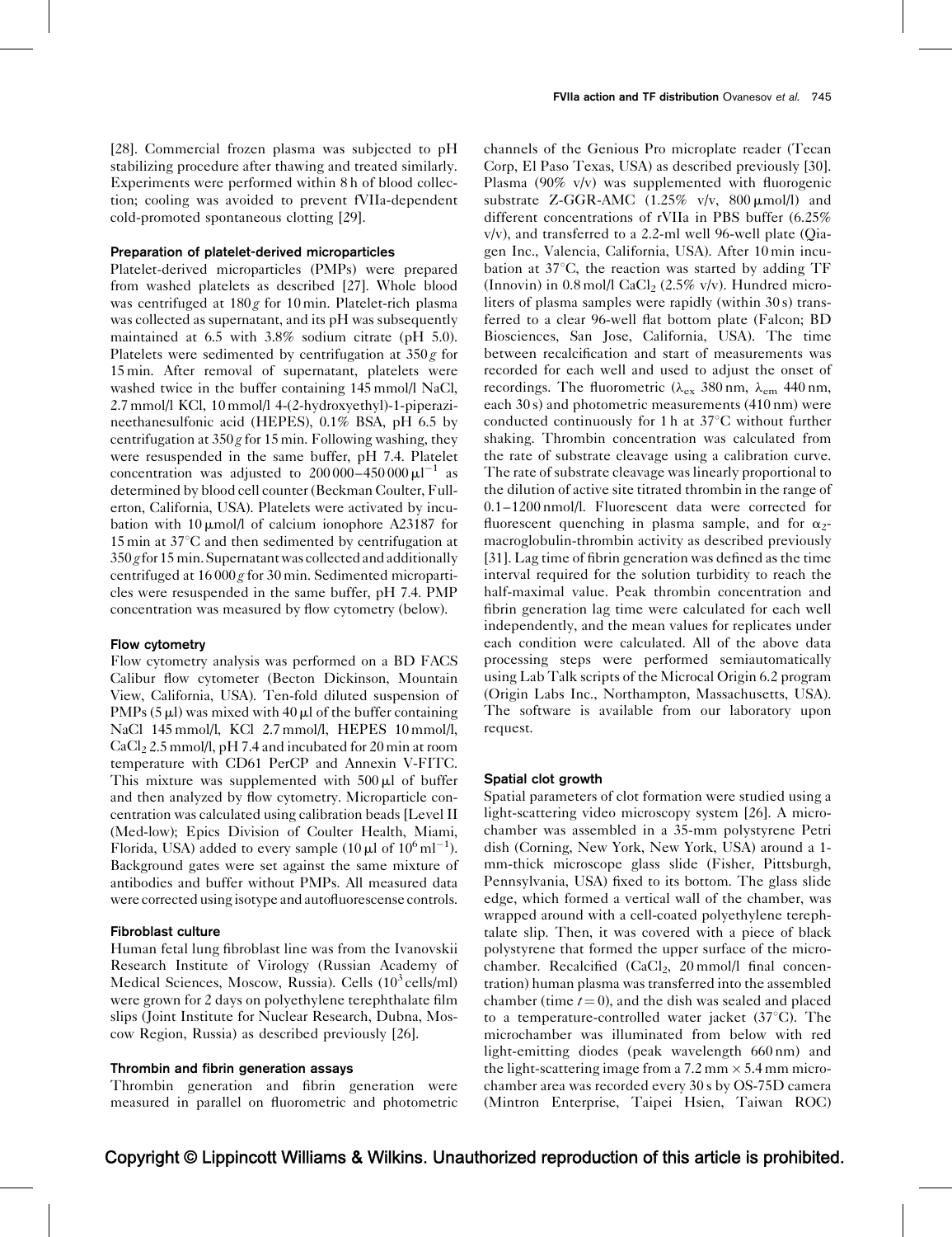<span id="page-3-0"></span>coupled to EZ98 framegrabber (Lifeview Inc., Fremont, California, USA) and processed as described below.

### Image processing

Parameters of spatial clot formation were determined from the experimental image series as described in [\[26,30\].](#page-11-0) Briefly, clotting in the microchamber was considered as a combination of two processes: TF-bearing cell monolayer-initiated clot formation, which appeared as a propagation of clot from cells to plasma; cell monolayer-independent spontaneous clotting, which appeared as clots scattered across the microchamber. The TFinduced clot growth was characterized by the rate of clotting propagation from the cell monolayer. For every frame, the clot size was determined as a distance between the activator and the edge of the clot. The clot edge was defined as the point where the light-scattering intensity was equal to the half-maximal value [\[26\]](#page-11-0). Subsequently, the initial rate of clot growth was derived from the clot size versus time curve as a mean rate in the range of 1–10 min following the onset of clotting. These measurements were performed in three different parts of image for each set of experimental images. The spontaneous clotting was characterized by the kinetics of fibrin formation in the areas of microchamber that were sufficiently far from the activator. Coagulation in these regions occurred independently of the initiating TFbearing cells. A  $3 \text{ mm} \times 3 \text{ mm}$  square area separated by

Fig. 1

at least 1.5 mm distance from the cell surface was selected on the first frame, and the mean light-scattering intensity within this square area was calculated and plotted as a function of time. The lag time of spontaneous clot formation was defined as the time interval required for the mean light scattering to reach the half-maximal value.

#### Results

## Relative efficiency of recombinant activated factor VII is decreased in the presence of uniformly distributed tissue factor

It was reported that high concentrations of TF mask the effect of rVIIa addition in plasma-based clotting assays [\[32,33\].](#page-11-0) Therefore, we first determined the optimal range of TF concentrations for studies of rVIIa action in thrombin generation and fibrin generation assays. In the experiments with no TF added (Fig. 1a), rVIIa alone was able to stimulate thrombin generation in a dose-dependent manner. Clot formation, which was monitored in parallel with thrombin generation, was also in a good correlation with rVIIa concentration (Fig. 1b). In agreement with the reports by other authors [\[34–36\]](#page-11-0), the clotting process was completed rapidly, before thrombin concentration achieved its peak value (compare Fig. 1a and b).

The experimentally determined minimal TF concentration (0.5 pmol/l, Fig. 1c) did not change the effect of rVIIa on thrombin formation substantially. However, the



Effect of recombinant activated factor VII on thrombin and fibrin generation in fVIII-deficient plasma in the absence (a and b) and in the presence of tissue factor at 0.5 pmol/l (c and d) or 4.3 pmol/l (e and f). rVlla concentration: 1600 nmol/l (open triangles), 400 nmol/l (filled triangles), 100 nmol/l (open circles), 25 nmol/l (filled circles), 6.25 nmol/l (open squares), and 0 nmol/l (filled squares). A representative experiment is shown here. Each data point is a mean value  $\pm$  SD, obtained from two wells. rVIIa, recombinant activated factor VII.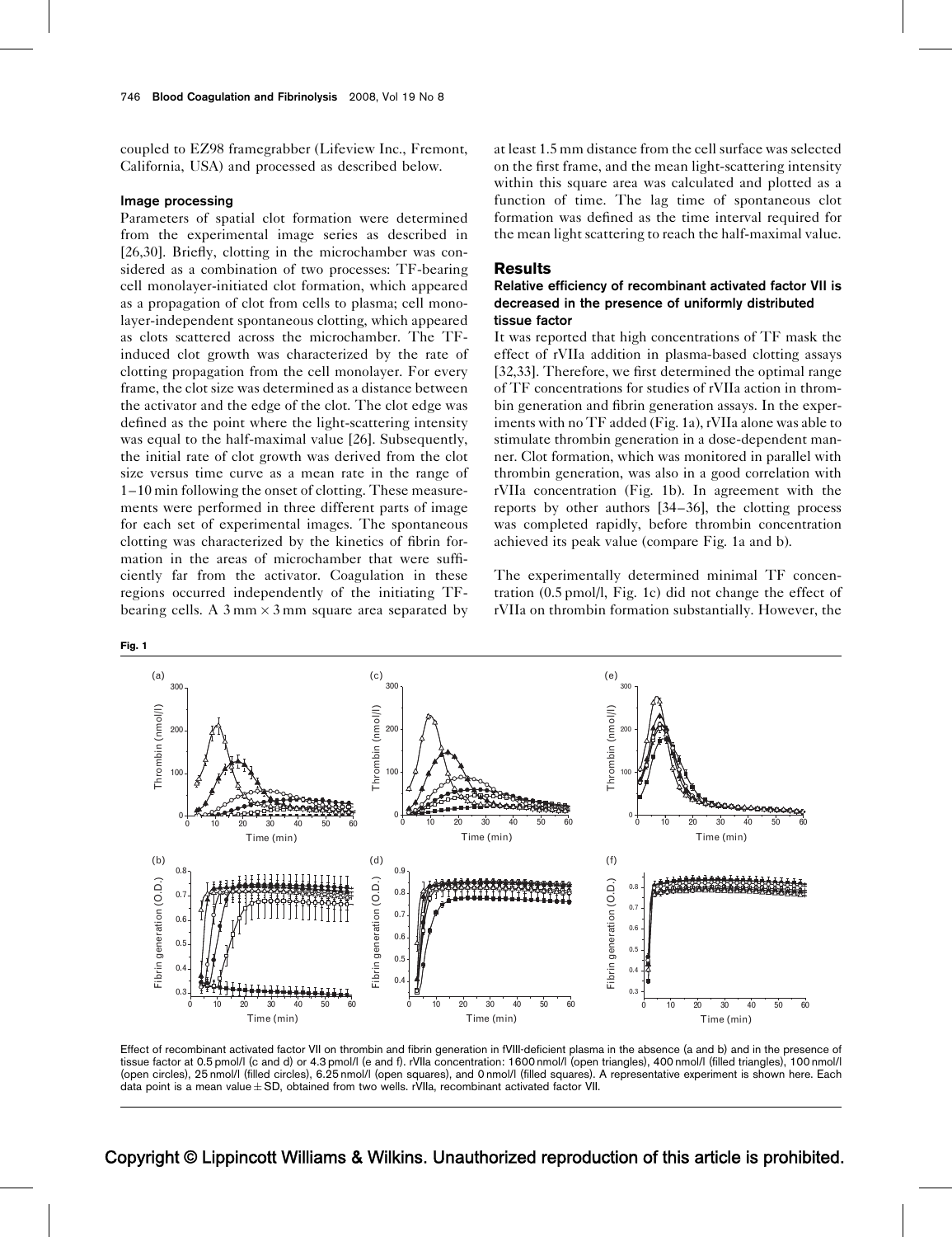<span id="page-4-0"></span>thrombin peak achieved in each of these experiments was 20–50 nmol/l higher than in respective experiments without TF added (compare [Fig. 1](#page-3-0)a and c). To quantitatively describe the effect of rVIIa addition, we calculated the relative extent of the thrombin peak increase with the raise of rVIIa concentration from 3 to 400 nmol/l. This analysis demonstrated that addition of TF to plasma does not increase the relative efficiency of rVIIa. On the contrary, rVIIa efficiency was decreased approximately two-fold. Although in the absence of TF the relative increase of peak thrombin was 700%, addition of 0.5 pmol/l TF resulted in only 270% increase in peak between 3 and 400 nmol/l of rVIIa. When TF concentration was further increased by nine-fold (4.3 pmol/l, [Fig. 1](#page-3-0)e), 400 nmol/l of rVIIa increased peak thrombin by only 16%. Finally, thrombin generation did not depend on rVIIa at TF higher than 13 pmol/l (see Fig. 2a). These experiments indicate that high concentrations of TF are not adequate for studies of rVIIa action as they 'mask' the effect of rVIIa on thrombin generation making thrombin parameters insensitive to rVIIa. Figure 2b demonstrates that, in consistence with previous studies [\[32,33\]](#page-11-0), clot formation time was even less sensitive to rVIIa, because it did not depend on rVIIa at TF concentrations higher than 4.3 pmol/l. Similar experiments on TF/rVIIa titrations in normal pooled plasma demonstrated identical disappearance of the rVIIa effect, when high TF was present in the reaction (data not shown). This confirms that the observed effect was not specific to hemophilia plasma. The maximal peak value in these experiments was approximately 500 nmol/l thrombin (approximately 80 NIH units/ml [\[37,38\]](#page-11-0) or 70 IU/ml [\[39\]\)](#page-11-0), at TF concentration of 118 pmol/l (approximately 3.5 ng/ml, assuming molecular weight of Innovin to be 30 kDa [\[40\]\)](#page-11-0).

Relative efficiency of recombinant activated factor VII is increased when tissue factor is distributed nonuniformly In vivo, TF is mainly localized to the surface of damaged vessel wall. Only small quantities of TF of controversial origin were detected in blood [\[41\]](#page-11-0). In contrast, in vitro experiments are usually conducted under nonphysiological conditions, with lipidated TF uniformly mixed with plasma samples [\[31,34\]](#page-11-0). In view of this observation, and because the rVIIa effect was observed in the limited range of TF concentrations, the distribution of TF can also be an important regulator of rVIIa action. To imitate the effect of nonuniform TF distribution, in our in vitro experiments we placed  $1.5 \mu l$  drops of TF at different concentrations in the centers of microplate wells, followed by addition of recalcified plasma. This approach was chosen because it allows comparison of the uniform versus limited exposures of TF to plasma keeping the concentration and source of TF defined. For example, preliminary experiment revealed that TF quickly and irreversibly loses activity after drying out of TF drops. Under  $1.5 \mu$ l drop conditions, mixing of TF and plasma is minimal, and only a small portion of plasma is exposed to





Combined effect of recombinant activated factor VII and tissue factor on the maximum of generated thrombin concentration (a) and plasma clotting lag time (b) in fVIII-deficient plasma. TF concentration: no TF (open triangles) and 0.5 pmol/l (filled triangles), 1.5 pmol/l (open circles), 4.3 pmol/l (filled circles), 13 pmol/l (open squares), 118 pmol/l (filled squares). Mean  $\pm$  SD,  $n = 2$ . rVIIa, recombinant activated factor VII; TF, tissue factor.

TF. In control experiments conducted in parallel, plasma samples were mixed with the drops of TF by repeated pipetting. [Figure 3](#page-5-0)a and c shows that at high TF  $(>=2.2 \text{ pmol/l})$ , extensive mixing increased the thrombin peak, as well as the rate of fibrin formation. In contrast, clot formation was initiated earlier in nonmixed plasma than in mixed samples when only low TF concentrations (<2.2 pmol/l, [Fig. 3b](#page-5-0) and d). This experiment was reproduced on several occasions with different plasma donors (mean data are shown in [Fig. 4](#page-6-0)a and b).

To study the effect of rVIIa in the case of nonuniform TF distribution, we chose 2.2 pmol/l of TF, because at this TF concentration both thrombin peaks and clot formation times were similar in mixed and nonmixed samples (see [Fig. 4](#page-6-0)a and b). As can be seen in subparts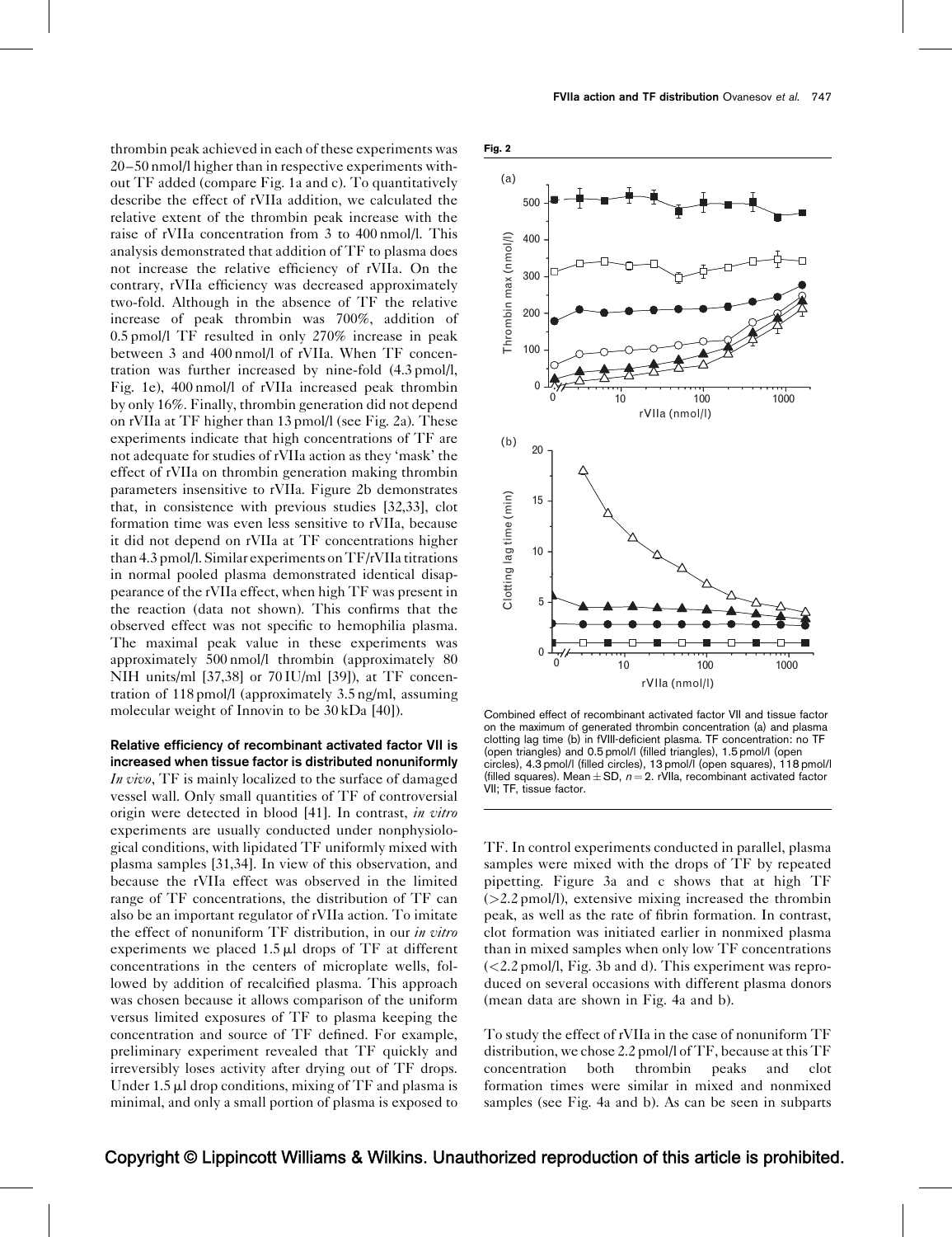<span id="page-5-0"></span>



Generation of thrombin and fibrin in plasma activated with increasing concentrations of mixed (a and b) or nonmixed (c and d) tissue factor. TF drops  $(1.5 \mu)$  were placed on the bottom of microtitre well, fVIII-deficient plasma was recalcified and 98 $\mu$ l of plasma was transferred into each well. Thereafter, half of the wells were mixed with several strokes of 12-channel pipette ('mixed' TF). TF concentration: 20 (open triangles), 6.7 (filled triangles), 2.2 (open circles), 0.75 (filled circles), 0.25 (open squares), and 0 pmol/l (filled squares). TF, tissue factor.

(c) and (d) of [Fig. 4](#page-6-0), mixing did not change significantly the overall effect of rVIIa on thrombin and fibrin generation except at low rVIIa concentrations. However, this difference is essential for the analysis of TF-dependent and TFindependent mechanisms of rVIIa action. First, the TFdependent mechanism of rVIIa action is often described as the increase in thrombin generation after addition of rVIIa above the baseline (rVIIa  $= 0$  nmol/l). After the addition of moderate concentrations of rVIIa (0.2–100 nmol/l, [Fig. 4c](#page-6-0)), the peak of thrombin increased by two-fold to three-fold in plasma samples uniformly mixed with TF and only by approximately 1.5-fold without mixing. This supports the importance of the TF-dependent mechanism of rVIIa for experiments with uniform but not with nonuniform distribution of TF. Furthermore, the ability of rVIIa to act independently of TF is often implied as the ability of incremental increase of 'megadoses' of rVIIa to result in higher thrombin generation. The relative increase of thrombin generation after the increase of the rVIIa dose from 5 to 500 nmol/l was only approximately 1.3-fold in mixed samples as compared with approximately 3.5-fold increase in nonmixed samples [\(Fig. 4c](#page-6-0)), thus indicating the relative efficiency of megadoses of rVIIa in nonuniform experiments but not in mixed experiments.

Overall, mixing of TF with plasma highlighted the TFdependent mechanism of rVIIa action while keeping TF distribution nonuniform revealed the importance of the TF-independent one. Analysis of the clotting curves [\(Fig. 4](#page-6-0)d) revealed the same effect: mixing of TF was required for small rVIIa doses to induce coagulation, whereas the clotting times were sensitive to the incremental increase in rVIIa concentrations up to 1000 nmol/l only without mixing. Therefore, the sensitivity of thrombin generation and clot formation tests to the action of high rVIIa concentrations was critically regulated by mixing, that is, by the way through which the plasma came in contact with TF. If smaller portion of plasma was in contact with TF, the rVIIa action appeared to be less TF-dependent. The uniform TF distribution led to the opposite conclusion.

## Effect of recombinant activated factor VII in the spatial model of blood coagulation

Because of the nonuniformity of TF distribution in vivo, physiological coagulation involves two spatial phases: initiation of coagulation on the surface of exposed TFexpressing subendothelial cells and clot growth into the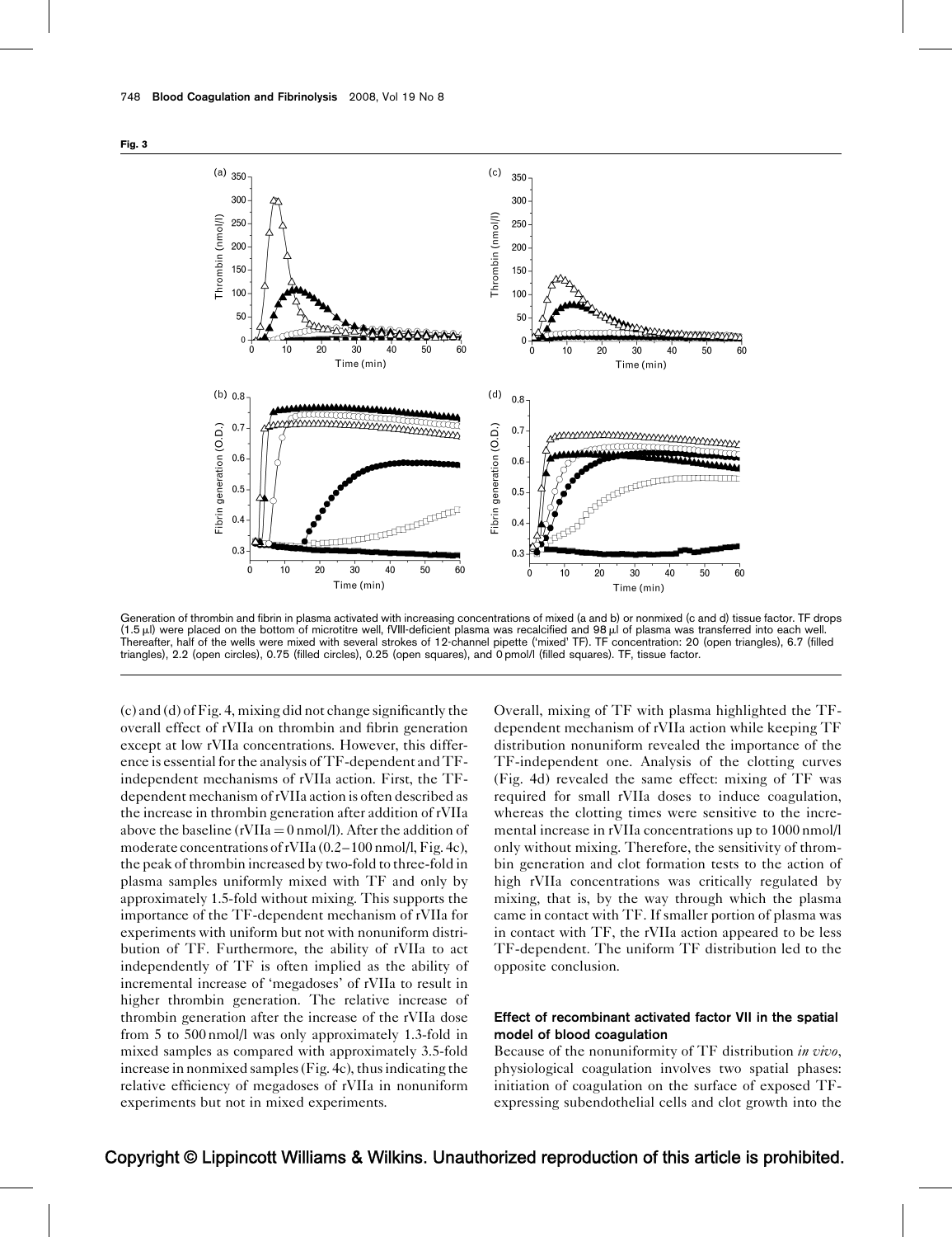<span id="page-6-0"></span>

Effect of VIIa concentration and tissue factor distribution on thrombin generation. Activation of fVIII-deficient plasma was established as described in legend to [Fig. 3.](#page-5-0) (a and b) Effect of TF concentration on parameters of thrombin and fibrin generation in mixed (filled triangles) or nonmixed (open triangles) plasma. No clotting was observed without TF and at 0.25 pmol/l of mixed TF. Results are mean  $\pm$  SD of two separate experiments performed with different plasma donors. (c and d) Effect of recombinant activated factor VII concentration on parameters of thrombin and fibrin generation in mixed (filled triangles) or nonmixed (open triangles) plasma, TF concentration is 2.2 pmol/l. Results are mean  $\pm$  SD of five separate experiments performed with plasma from different donors. Asterisks show significant  $(P < 0.05$ , paired t-test) difference between mixed and nonmixed experiments. rVIIa, recombinant activated factor VII; TF, tissue factor.

bulk of flowing blood. Thrombin activity and fibrin formation *in vitro* are usually determined as the mean values with respect to the reaction volume. Therefore, this method cannot resolve the initiation of coagulation and growth phases of fibrin clot formation. To study the effect of rVIIa onto each of these phases, we used a videomicroscopy system, which allows monitoring of clot growth initiated by contact of plasma with TF-expressing fibroblast monolayer [\[26\].](#page-11-0) In [Fig. 5](#page-7-0), representative video sequences of clot growth in normal and fVIII-deficient plasmas are shown. In the absence of rVIIa, a nascent clot localized to the surface of initiating cells appeared within 1 min of contact of plasma with fibroblasts. After 20 min of experiment, clot size was 0.8 mm for normal and 0.5 mm for fVIII-deficient plasmas. Addition of rVIIa at 50 nmol/l had no apparent effect on fibroblast-initiated clot growth in both normal and fVIII-deficient plasmas [\(Fig. 5](#page-7-0)). However, it caused the beginning of coagulation far from

the TF-bearing monolayer, which appeared as 'spontaneously' scattered clots throughout the microchamber [\[42\]](#page-11-0). These spontaneous clots with time led to the clotting of total reaction volume in the microchamber.

Additional analysis of the clot light-scattering density along the line perpendicular to initiating cells demonstrated that rVIIa, in the concentration from 5 to 500 nmol/l, had no effect on the clot formation kinetics near fibroblasts (i.e., within the first 2–3 min of experiment, see [Fig. 6e](#page-8-0)). On the contrary, the rate of fibrin clot propagation was decreasing with time in the fVIIIdeficient plasma in the absence of rVIIa [\(Fig. 6](#page-8-0)a), but remained constant at 50 nmol/l of rVIIa [\(Fig. 6](#page-8-0)c and d). As we had shown previously, this termination of propagation of clot size is caused by deficient intrinsic Xase (fIXa : fVIIIa) in hemophilia plasma and it is not observed in normal plasma [\[26,43\]](#page-11-0). Therefore, in our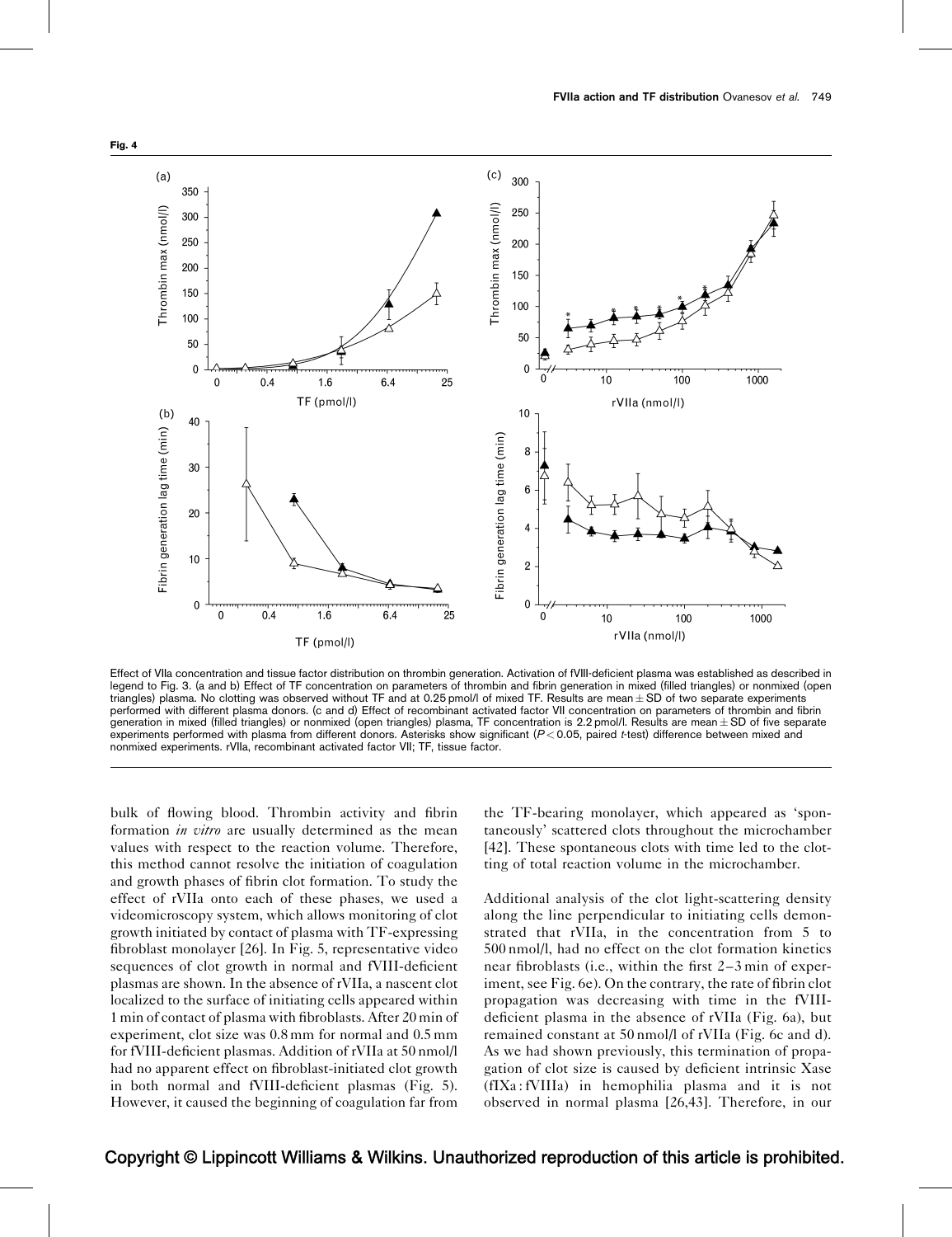

Effect of recombinant activated factor VII on clot growth initiated by fibroblast monolayer studied by light-scattering video microscopy. Factor VIIIdeficient plasma or normal pooled plasma (NPP) were supplemented with rVIIa (50 nmol/l) and placed in contact with monolayers of human fibroblasts grown on polyethylene terephtalate slips. Cell-coated slip is seen as a vertical black strip on the left side of each image. For visualization, light-scattering data [about 120 arbitrary units (au) of digital brightness] were linearly extended to full grayscale range (256 au) uniformly for each image in set. Bar: 1 mm. Time-lapse images shown are representative of seven independent experiments. rVIIa, recombinant activated factor VII.

experiments rVIIa was able to normalize the growth phase of clotting. At high rVIIa concentrations plasma started clotting not only near fibroblast surface but also in the whole volume of microchamber. Therefore, it was not possible to determine the rate of clot growth quantitatively after 10 min of the experiment. The effect of rVIIa on spatial coagulation was analyzed using two parameters: initial clot growth rate near the monolayer of TF-expressing cells ([Fig. 6e](#page-8-0)) and lag time of spontaneous clotting of plasma far from the activator [\(Fig. 6f](#page-8-0)). As shown in subparts (a) and (b) of [Fig. 7,](#page-9-0) increase of rVIIa concentration from 5 to 500 nmol/l in seven samples of plasma from patients with severe hemophilia A caused a modest increase in the initial clot growth rate  $(30 \pm 3\%, n = 7)$  from TF-bearing cells. Further, rVIIa caused shortening of spontaneous clotting lag time (lag time was reduced by the factor of  $4.9 \pm 2.3$ ).

To confirm that rVIIa effect on spontaneous clotting in microchamber was independent of cell surface TF, we carried out similar experiments for normal plasma with activation by either fibroblast-covered or cell-free glass slide. Addition of rVIIa led to a dose-dependent decrease of plasma coagulation time both in the absence and presence of fibroblasts (data not shown). Clot time at 500 nmol/l rVIIa was independent of the activation pathway confirming independence of the spontaneous clotting caused by rVIIa of fibroblasts.

## Role of plasma lipids in recombinant activated factor VII effect

A requirement for the expression of TF-independent catalytic activity of rVIIa is the formation of a complex between rVIIa and procoagulant lipids [\[10,11,13\],](#page-11-0) which could be provided *in vivo* by activated platelets or TFexpressing cells. The experiments of this study were carried out in plasma without platelets. However, the possibility of some activated platelet membrane presence remained, because centrifugation at  $3000-10000 g$  does not deplete plasma from platelets and PMPs completely. Therefore, we subjected plasma to additional ultracentrifugation [\[27\],](#page-11-0) which removed remaining platelets and decreased concentration of CD62p-positive microvesicles as was confirmed by flow cytometry (data not shown), in accordance with previous reports [\[44\]](#page-12-0). The absence of changes in protein composition of plasma was confirmed by normal values of APTT and PT of ultracentrifuged plasma [\[27\]](#page-11-0).

In the ultracentrifuged microparticle-free normal donor plasma, the clot growth from TF-bearing fibroblasts was reduced by 30–50% in comparison with PFP [\[30\]](#page-11-0), and spontaneous clotting was significantly suppressed [\(Fig. 8\)](#page-9-0). Addition of 50 nmol/l of rVIIa into microparticle-free plasma did not change clot growth rate or spontaneous clot formation (filled columns in [Fig. 8](#page-9-0)a and b). When the microparticle-free plasma was supplemented

#### <span id="page-7-0"></span>Fig. 5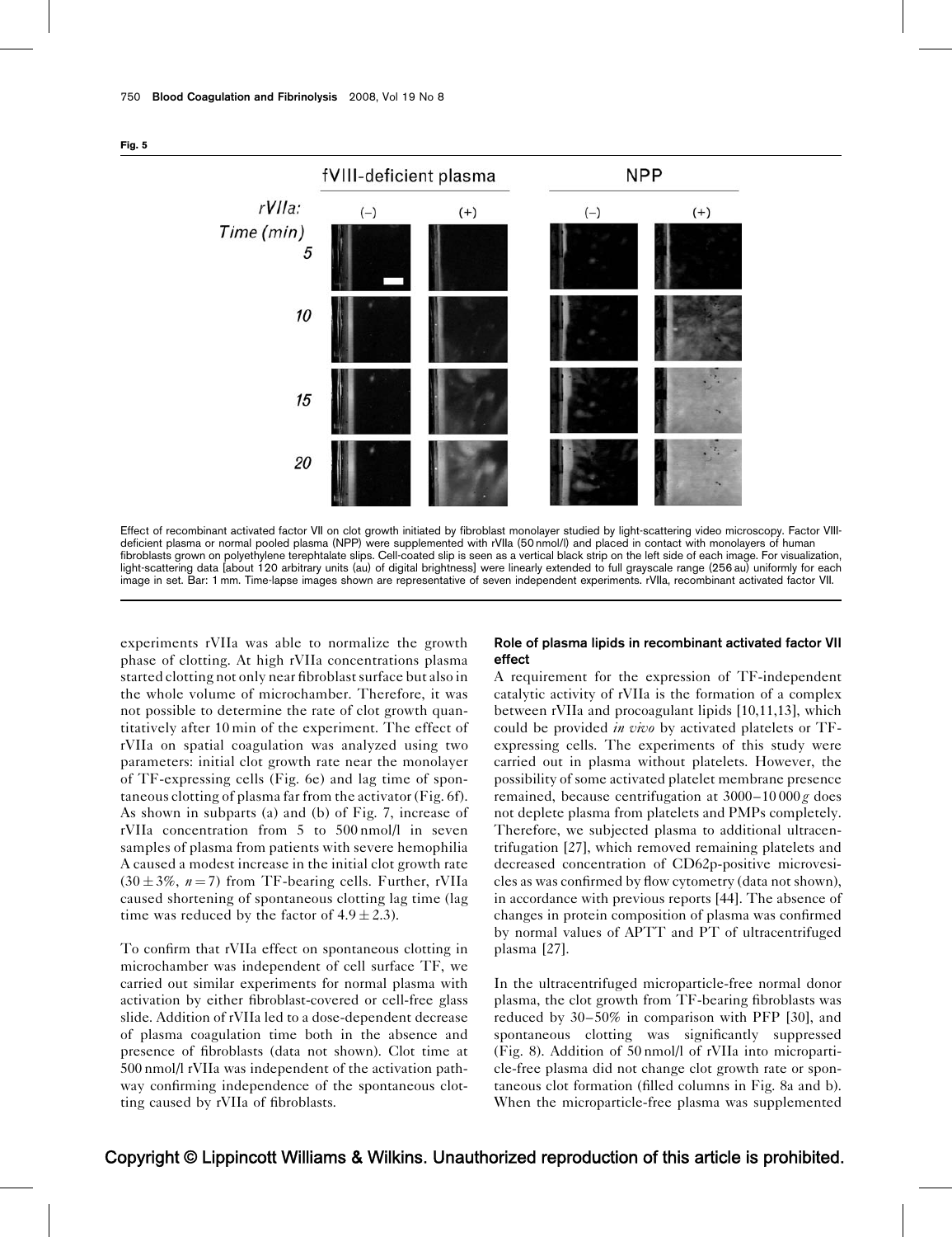<span id="page-8-0"></span>

Effect of recombinant activated factor VII on clot growth initiated by fibroblast monolayer. Factor VIII deficient plasma was supplemented with increasing concentrations of rVIIa and placed in contact with monolayers of fibroblasts. (a)–(d): Series of light-scattering profiles measured along a normal to fibroblast monolayers as described in Materials and Methods. Profiles are separated by 2 min intervals, total of 40 min is shown starting from the first min. rVIIa concentration 0 (a), 5 (b), 50 (c), and 500 nmol/l (d). Kinetics of initial clot growth (e) and mean spontaneous clotting within 2–5 mm area away from fibroblasts (f) were studied in plasma supplemented with the following concentrations of rVlla: 0 ( $\times$ ), 0.5 (open triangles), 5 (filled triangles), 50 (open circles), and 500 nmol/l (filled circles). The data are representative of seven independent experiments. Symbols correspond to each fourth point from kinetic data (mean  $\pm$  SD,  $n = 2$  for two determinations within one experiment). rVIIa, recombinant activated factor VII.

with washed PMPs  $(7 \times 10^3 \,\mu\text{m}^{-1})$ , clot growth rate [\(Fig. 8](#page-9-0)a) and spontaneous clotting [\(Fig. 8](#page-9-0)b) were restored back to normal values. Addition of rVIIa into microparticle-free plasma supplemented with PMPs increased initial clot growth rate and reduced the time of total plasma clotting by two-fold. To exclude possible contribution of microparticle-associated TF to the effect of rVIIa [\[45\],](#page-12-0) we supplemented microparticle-free plasma with synthetic phospholipid vesicles. A concentration of  $1.25 \,\mathrm{\upmu}\mathrm{g/mL}$  was chosen from titration experiments as the concentration that normalizes clot lag times and thrombin peaks in microplate assays (not shown). Synthetic phospholipids restored clot growth rate, spontaneous clotting, and rVIIa effect ([Fig. 8](#page-9-0)a and b). These data indicate that negatively charged phospholipids provided by platelet microparticles are likely to contribute to the experimental hemostatic effect of rVIIa.

## **Discussion**

In this work, we varied the quantity and the method of exposure of TF to plasma and found out that activity and localization of TF regulate the observed effect of added rVIIa. Although rVIIa has been widely used for treatment

of hemophilia and other bleeding disorders, there is no general agreement about its mechanism of action in vivo. Our data suggest that this can be at least partially explained by different conditions of TF delivery into experimental systems. When relipidated TF is uniformly distributed in the reaction volume, absolute values of achieved thrombin peaks are determined by TF concentration. At each rVIIa concentration, they are higher in the presence of TF than in its absence. However, results of this study ([Fig. 2a](#page-4-0)) show that the relative effect of rVIIa is much higher at lower TF concentration. From a physiological point of view, this can mean that rVIIa has only minor effect on coagulation on the TF-expressing surface of the vessel wall, but significantly accelerates thrombin formation far from it. Physiologically, TF-independent action of rVIIa can be potentiated by activated platelets. As compared with 7–15 min required for the formation of fibrin clot, formation of the initial platelet plug occurs within several minutes after the damage, and platelet activation in hemophilia remains normal [\[34\]](#page-11-0). Therefore, platelet-dependent activation of fX by rVIIa could efficiently contribute to thrombin generation within this plug and could allow to avoid formation of flabby,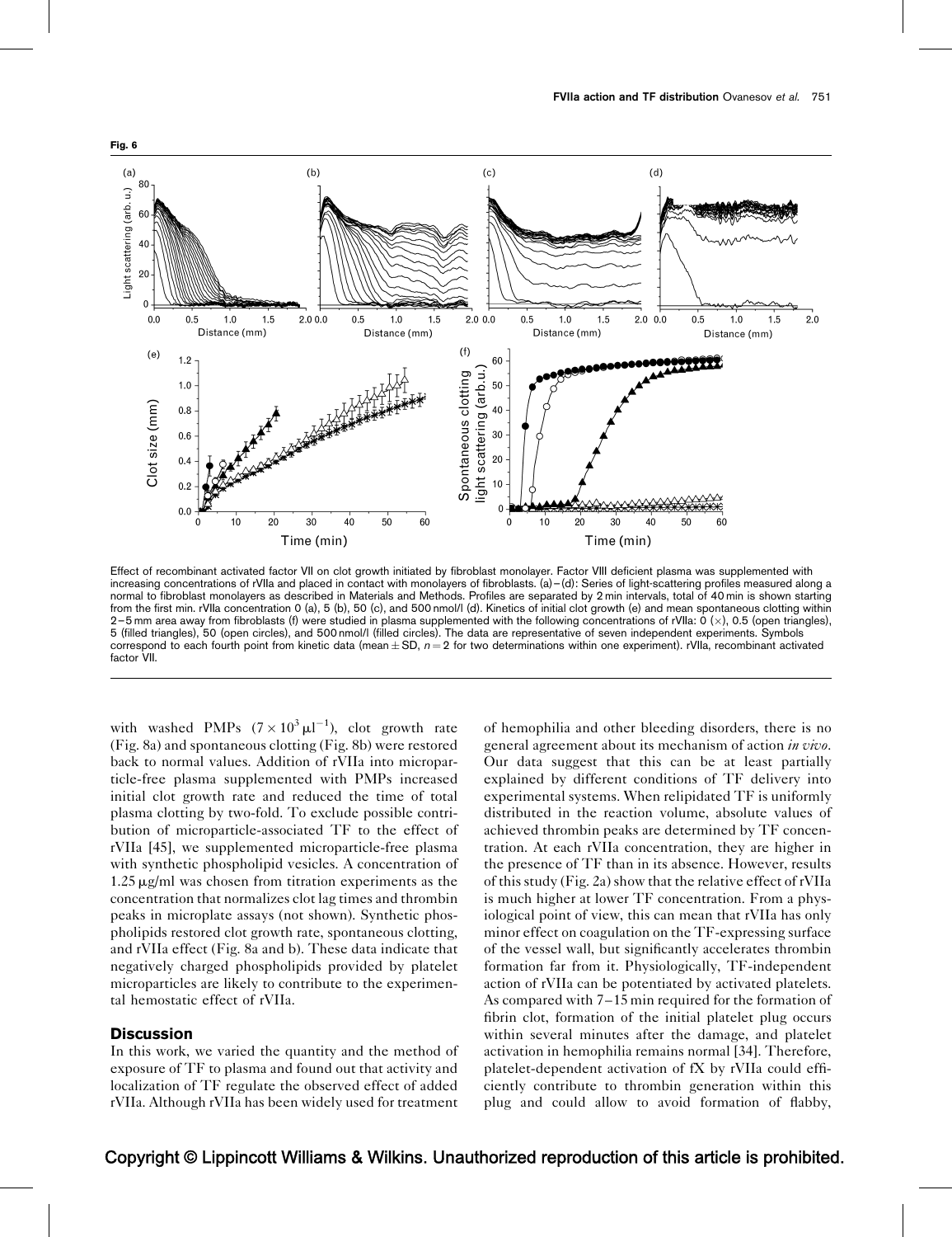<span id="page-9-0"></span>

Effect of recombinant activated factor VII on clot growth rate and lag time. FVIII-deficient plasma was supplemented with rVIIa at indicated concentrations and placed in contact with fibroblast monolayer. Gray area in (a) and (b) represents normal values of parameters observed for  $n = 20$  healthy donors, mean  $\pm$  SD. Initial rates of clot growth from fibroblasts to plasma (a) and lag times of spontaneous clot formation (b) were calculated as described in Materials and Methods; mean  $\pm$  SD  $(n = 7)$ . rVIIa, recombinant activated factor VII.

lysis-susceptible fibrin clots observed at fVIII deficiency [\[46\]](#page-12-0).

Elucidation of the rVIIa mechanism of action is necessary to form the basis for the therapeutic strategy, especially in the case of megadosage (the doses that result in plasma concentrations exceeding 300 nmol/l) [\[47\]](#page-12-0). According to the TF-independent mechanism, the increase of these doses should lead to a dose-dependent increase of rVIIa hemostatic effect. On the contrary, according to the TF-dependent mechanism, there is no reason to increase rVIIa concentration significantly above the concentration of zymogen (10 nmol/l) competing with rVIIa for TF. For the majority of patients, therapeutically established concentration is 90–  $120 \mu g/kg$ , which corresponds to approximately 50 nmol/l of rVIIa in blood. In the experiments of this study, thrombin generation was dose-dependently increased with the increase of rVIIa up to 1600 nmol/l



Combined effect of procoagulant phospholipid vesicles and recombinant activated factor VII on tissue factor initiated and 'spontaneous' clot formation. Plasma, depleted from microparticles (microparticle-free) by ultracentrifugation, was supplemented with  $7 \times 10^3$  vesicles/ $\mu$ l of platelet-derived microparticles (PMPs) or with  $1.25 \mu$ g/ml of synthetic phosphatidylserine : phosphatidylcholine 25 : 75 vesicles and placed in contact with fibroblast monolayers. Control experiments were also performed on the same platelet-free plasma (PFP) samples before ultracentrifugation. rVIIa concentration: 0 (white bars) and 50 nmol/l (gray bars); mean  $\pm$  SD ( $n = 4$ ). MP-free, microparticle-free plasma; PFP, platelet-free plasma; PMP, plateletderived microparticle, PS : PC, phosphatidylserine : phosphatidylcholine vesicles.

under all conditions, with the exception of the highest TF concentration ([Figs 1 and 2](#page-3-0)). Therefore, rVIIa seems to work at concentrations high above the zymogen concentration, which has no explanation in terms of TFdependent mechanism. This is in agreement with clinical reports that, for some patients, therapeutic doses of rVIIa were ineffective, whereas megadoses (more than  $900 \mu$ g/kg) were able to stop bleeding [\[47,48\].](#page-12-0)

Another result of our study is comparison of thrombin generation and clot time assays by their sensitivity to hemostatic effect of rVIIa. Even in the presence of trace TF concentration of 4.3 pmol/l, clot time was nearly independent of rVIIa. However, this does not mean saturation of rVIIa action (in contrast to the conclusion of previous studies [\[21\]\)](#page-11-0), as maximal thrombin concentration in the same samples was increased proportionally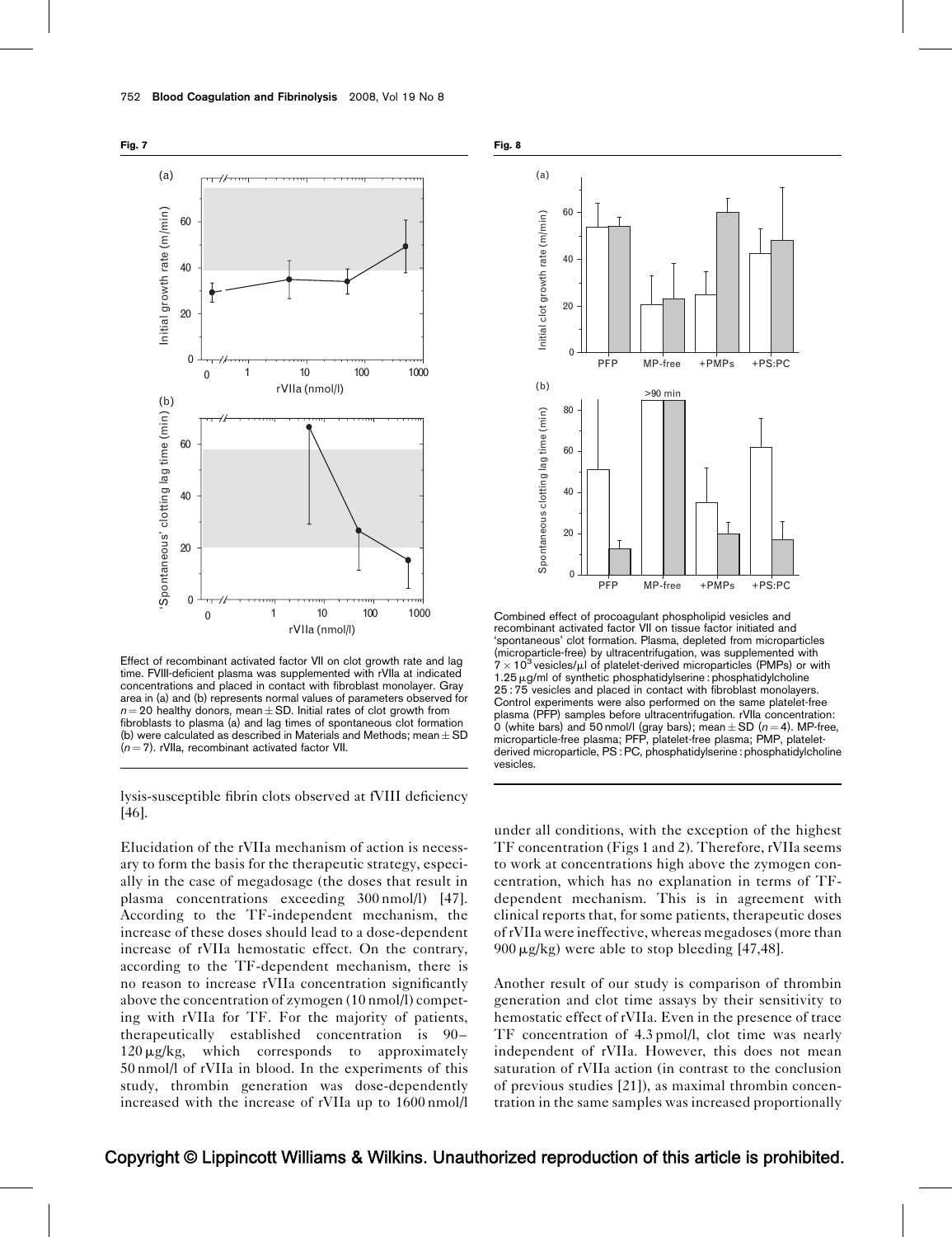with the increase of rVIIa concentration from 0 up to 1600 nmol/l [\(Fig. 4\)](#page-6-0). The independence of clot time of rVIIa is likely caused by the fact that very small quantities of thrombin are sufficient for the total cleavage of plasma fibrinogen. In agreement with the reports of other authors [\[34,35\]](#page-11-0), we observed clot formation when only initial thrombin ( $\sim$ 5 nmol/l, i.e.,  $\sim$ 5% of maximal value) was formed. We suggest the remaining 95% thrombin is important in vivo for the formation of hemostatic plug, but its effect cannot be observed in vitro in an experimental setting with uniformly distributed TF. Another possible contribution of this additional thrombin could be activation of thrombinactivatable fibrinolysis inhibitor and prevention of clot lysis [\[49\]](#page-12-0). According to our concept, normal clots in vivo are spatially localized, at least partially, because of localization of the plasma contact with TF. At the site of vascular damage, TF concentration is maximal, and TF acts there as a potent activator of coagulation. It was reported that, upon the damage of tissues with high TF content, hemostasis in hemophilia patients occurred normally [\[50\]](#page-12-0). Therefore, on the surface of damaged vessel walls, with excess of TF, only extrinsic tenase and prothrombinase are required for coagulation. However, in large vessels, further clot growth occurs in the bulk of the vessel in the absence of TF. Under these conditions, thrombin generation depends on additional pathways of coagulation system: on fX activation by the intrinsic tenase complex, and on fIX activation by fXIa, which in turn is produced by thrombin. Activation of the components of intrinsic tenase and of fXI requires significant thrombin to be already present. These reactions begin to contribute to thrombin formation only at later stages, that is, when vessel wall is already covered with adhered platelets and initial layer of fibrin. However, at this moment thrombin diffusion into plasma and its production on the surface of activated platelets allow for the beginning of fibrinogen cleavage far from the site of activation. Therefore, localization of TF leads to appearance of two phases of clot formation: initiation, during which initial clot is formed on the surface of vessel wall (this clot can be created by initial traces of thrombin); and spatial clot growth supported by continuous thrombin generation at some distance from the activator. Catalytic efficiency of rVIIa in the absence of TF is small, leading to a delayed response of plasma clotting to it; and therefore, the rVIIa hemostatic effect should play a role mostly during the second phase of clot formation. In our experiments, when relipidated TF contacted plasma, thrombin generation was lower than in thoroughly mixed samples, but rVIIa effect was twofold more significant ([Fig. 4\)](#page-6-0). Most probably, this was because rVIIa was able to work at the locations where no TF was present. This is in agreement with the results observed in videomicroscopy experiments: initial clot near the activator was formed quickly and independently of rVIIa concentration, whereas coagulation far

from the activator required 15–40 min, and was significantly accelerated by rVIIa ([Fig. 5\)](#page-7-0).

In vivo, coagulation far from the activator should be initiated by VIIa bound to activated platelets, which were absent in our experiments. However, procoagulant surface in plasma can also be provided by circulating cell-derived (especially by platelet-derived) microparticles [\[30,44\].](#page-11-0) We believe that the hemostatic effect of rVIIa in our experiments is caused by its binding to these microparticles, because rVIIa had no effect on coagulation in the absence of microparticles ([Fig. 8](#page-9-0)). Interestingly, our preliminary conclusion about the role of microparticles in the rVIIa effect [\[51\]](#page-12-0) has been recently confirmed in the work of Tonda et al. [\[52\]](#page-12-0) in a flow model. It is unlikely that microvesicle-associated TF contributes to the rVIIa effect in our experiments, because not only platelet microvesicles but also synthetic phosphatidylserine-containing vesicles were able to recover rVIIa effect in the microparticle-free ultracentrifuged plasma ([Fig. 8](#page-9-0)). Procoagulant activity of microparticles is very high and comparable with that of activated platelets [\[27\]](#page-11-0). It is possible that efficiency of rVIIa in vivo depends on the concentration of circulating microparticles in different patients, which varies significantly [\[53\]](#page-12-0), and/or on the ability of platelets to form these microparticles. The latter possibility is supported by the recent finding that rVIIa infusion is accompanied by the generation of PMPs [\[53\].](#page-12-0) From a methodological point of view, the concentration of platelet microparticles should probably be one of the parameters to characterize reference plasmas for the functional monitoring of infused rVIIa in clinical practice. It could be also necessary to avoid platelet activation in the process of sample preparation. Off note, although our study was not designed to model safety issues of rVIIa action, it is plausible to conclude that high plasma concentration of microparticles might be considered a risk factor for rVIIa administration.

Summarizing, we have found that in vitro the mechanism of action of rVIIa depends on the concentration and distribution of TF in plasma. Our data support the importance of the TF-independent mechanism for the expression of rVIIa hemostatic activity in vivo. In particular, our results favor the use of megadoses of rVIIa (plasma levels of rVIIa exceeding 200 nmol/l, which is equivalent to the dose of  $400 \mu g/kg$  [\[1\]](#page-11-0)) for the normalization of hemostasis and suggest an important role of microparticles in the hemostatic effect of rVIIa.

## Acknowledgements

We are deeply grateful to Professor Ulla Hedner (Novo Nordisk, Denmark) for her generous gift of recombinant factor VIIa and for her careful reading of the initial manuscript and valuable comments. We are grateful to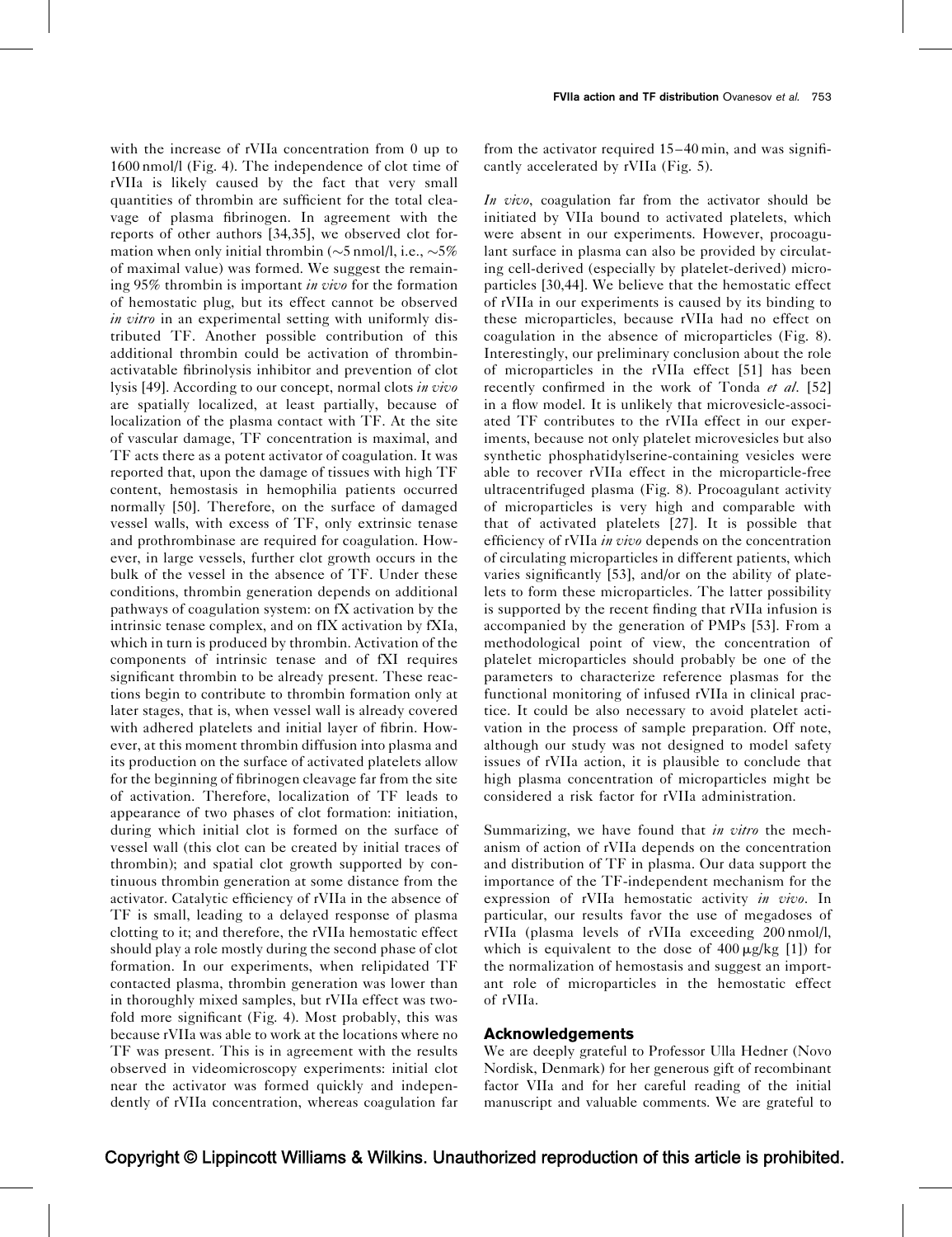<span id="page-11-0"></span>Dr Ljudmila I. Ulyanova (Institute of Immunology, Moscow, Russia) for the help with fibroblast cell culture. We thank Charles Anjou Fotuchang for the contribution to the study during his graduate projects. We thank Natalya Babkova (Novo Nordisk, Moscow) for her advice and assistance.

The study was supported in part by grants 06-04-48426 and 07-04-00146 from the Russian Foundation for Basic Research, and by Russian Federation President Grant for Young Candidates of Science MK-7062.2006.4 from the Federal Agency of Science and Innovations.

#### References

- 1 Kjalke M, Ezban M, Monroe DM, Hoffman M, Roberts HR, Hedner U. Highdose factor VIIa increases initial thrombin generation and mediates faster platelet activation in thrombocytopenia-like conditions in a cell-based model system. Br J Haematol 2001; 114:114–120.
- 2 Hedner U, Kisiel W. Use of human factor VIIa in the treatment of two hemophilia A patients with high-titer inhibitors. J Clin Invest 1983; 71:1836–1841.
- 3 Hedner U. Treatment of patients with factor VIII and factor IX inhibitors with special focus on the use of recombinant factor VIIa. Thromb Haemost 1999; 82:531–539.
- 4 Lusher JM, Roberts HR, Davignon G, Joist JH, Smith H, Shapiro A, et al. A randomized, double-blind comparison of two dosage levels of recombinant factor VIIa in the treatment of joint, muscle and mucocutaneous haemorrhages in persons with haemophilia A and B, with and without inhibitors. rFVIIa Study Group. Haemophilia 1998; 4:790– 798.
- 5 Shapiro AD, Gilchrist GS, Hoots WK, Cooper HA, Gastineau DA. Prospective, randomised trial of two doses of rFVIIa (NovoSeven) in haemophilia patients with inhibitors undergoing surgery. Thromb Haemost 1998; 80:773–778.
- 6 Hedner U. Recombinant factor VIIa (NovoSeven) as a hemostatic agent. Semin Hematol 2001; 38:43–47.
- 7 Mann KG, Butenas S. Mechanism of factor VIIa-dependent coagulation in hemophilia blood [response]. Blood 2002; 100:365.
- 8 Hoffman M, Monroe DM, Roberts HR. Platelet-dependent action of highdose factor VIIa. Blood 2002; 100:364-365.
- 9 Monroe DM, Roberts HR. Mechanism of action of high-dose factor VIIa: points of agreement and disagreement. Arterioscler Thromb Vasc Biol 2003; 23:8–9.
- 10 Rao LV, Rapaport SI. Factor VIIa-catalyzed activation of factor X independent of tissue factor: its possible significance for control of hemophilic bleeding by infused factor VIIa. Blood 1990; 75:1069-1073.
- Bom VJ, Bertina RM. The contributions of  $Ca^{2+}$ , phospholipids and tissuefactor apoprotein to the activation of human blood-coagulation factor X by activated factor VII. Biochem J 1990:  $265:327-336$ .
- 12 Hedner U, Ljundberg J, Lund-Hansen T. Comparison of the effect of plasma-derived and recombinant human FVIIa in vitro and in a rabbit model. Blood Coagul Fibrinolysis 1990; 1:145–151.
- 13 Monroe DM, Hoffman M, Oliver JA, Roberts HR. Platelet activity of highdose factor VIIa is independent of tissue factor. Br J Haematol 1997; 99:542–547.
- 14 Telgt DS, Macik BG, McCord DM, Monroe DM, Roberts HR, Mechanism by which recombinant factor VIIa shortens the aPTT: activation of factor X in the absence of tissue factor. Thromb Res 1989; 56:603-609.
- 15 Panteleev MA, Ananyeva NM, Ataullakhanov FI, Saenko EL. Mathematical models of blood coagulation and platelet adhesion: clinical applications. Curr Pharm Des 2007; 13:1457–1467.
- 16 van't Veer C, Mann KG. The regulation of the factor VII-dependent coagulation pathway: rationale for the effectiveness of recombinant factor VIIa in refractory bleeding disorders. Semin Thromb Hemost 2000; 26:367–372.
- van't Veer C, Golden NJ, Mann KG. Inhibition of thrombin generation by the zymogen factor VII: implications for the treatment of hemophilia A by factor Vila. Blood 2000; 95:1330-1335.
- 18 Zur M, Radcliffe RD, Oberdick J, Nemerson Y. The dual role of factor VII in blood coagulation. Initiation and inhibition of a proteolytic system by a zymogen. J Biol Chem 1982; 257:5623-5631.
- 19 Hoffman M, Monroe DM III. The action of high-dose factor VIIa (FVIIa) in a cell-based model of hemostasis. Semin Hematol 2001; 38:6-9.
- 20 Monroe DM, Hoffman M, Oliver JA, Roberts HR. A possible mechanism of action of activated factor VII independent of tissue factor. Blood Coagul Fibrinolysis 1998; 9 (Suppl 1):S15–S20.
- 21 Butenas S, Brummel KE, Branda RF, Paradis SG, Mann KG. Mechanism of factor VIIa-dependent coagulation in hemophilia blood. Blood 2002; 99:923–930.
- 22 Butenas S, Brummel KE, Paradis SG, Mann KG. Influence of factor VIIa and phospholipids on coagulation in 'acquired' hemophilia. Arterioscler Thromb Vasc Biol 2003; 23:123–129.
- 23 Panteleev MA, Ananyeva NM, Greco NJ, Ataullakhanov FI, Saenko EL. Factor VIIIa regulates substrate delivery to the intrinsic factor X-activating complex. FEBS J 2006; 273:374–387.
- 24 Morfini M, Lee M, Messori A. The design and analysis of half-life and recovery studies for factor VIII and factor IX. Factor VIII/Factor IX Scientific and Standardization Committee of the International Society for Thrombosis and Haemostasis. Thromb Haemost 1991; 66:384–386.
- 25 Kasper CK, Aledort L, Aronson D, Counts R, Edson JR, van Evs J, et al. Proceedings: a more uniform measurement of factor VIII inhibitors. Thromb Diath Haemorrh 1975; 34:612.
- 26 Ovanesov MV, Krasotkina JV, Ul'yanova LI, Abushinova KV, Plyushch OP, Domogatskii SP, et al. Hemophilia A and B are associated with abnormal spatial dynamics of clot growth. Biochim Biophys Acta 2002; 1572:45-57.
- 27 Sinauridze EI, Kireev DA, Popenko NY, Pichugin AV, Panteleev MA, Krymskaya OV, Ataullakhanov FI. Platelet microparticle membranes have 50- to 100-fold higher specific procoagulant activity than activated platelets. Thromb Haemost 2007; 97:425–434.
- 28 Sinauridze EI, Volkova RI, Krasotkina YV, Sarbash VI, Ataullakhanov FI. Dynamics of clot growth induced by thrombin diffusing into nonstirred citrate human plasma. Biochim Biophys Acta 1998; 1425:607–616.
- 29 Muller AD, van Deijk WA, Devilee PP, Dam-Mieras MC, Hemker HC. The activity state of factor VII in plasma: two pathways for the cold promoted activation of factor VII. Br J Haematol 1986; 62:367–377.
- 30 Ovanesov MV, Ananyeva NM, Panteleev MA, Ataullakhanov FI, Saenko EL. Initiation and propagation of coagulation from tissue factor-bearing cell monolayers to plasma: initiator cells do not regulate spatial growth rate. J Thromb Haemost 2005; 3:321–331.
- 31 Hemker HC, Beguin S. Thrombin generation in plasma: its assessment via the endogenous thrombin potential. Thromb Haemost 1995; 74:134-138.
- 32 Brinkhous KM, Hedner U, Garris JB, Diness V, Read MS. Effect of recombinant factor VIIa on the hemostatic defect in dogs with hemophilia A, hemophilia B, and von Willebrand disease. Proc Natl Acad Sci USA 1989; 86:1382–1386.
- 33 Livnat T, Zivelin A, Martinowitz U, Salomon O, Seligsohn U. Prerequisites for recombinant factor VIIa-induced thrombin generation in plasmas deficient in factors VIII, IX or XI. J Thromb Haemost 2006;  $4:192-200$ .
- 34 Cawthern KM, van't Veer C, Lock JB, DiLorenzo ME, Branda RF, Mann KG. Blood coagulation in hemophilia A and hemophilia C. Blood 1998; 91:4581–4592.
- 35 Hemker HC, Giesen PL, Ramjee M, Wagenvoord R, Beguin S. The thrombogram: monitoring thrombin generation in platelet-rich plasma. Thromb Haemost 2000; 83:589–591.
- 36 Mann KG, Brummel K, Butenas S. What is all that thrombin for? J Thromb Haemost 2003; 1:1504–1514.
- Dubovi EJ, Geratz JD, Tidwell RR. Enhancement of respiratory syncytial virus-induced cytopathology by trypsin, thrombin, and plasmin. Infect Immun 1983; 40:351–358.
- 38 Striggow F, Riek M, Breder J, Henrich-Noack P, Reymann KG, Reiser G. The protease thrombin is an endogenous mediator of hippocampal neuroprotection against ischemia at low concentrations but causes degeneration at high concentrations. Proc Natl Acad Sci U S A 2000; 97:2264–2269.
- 39 Gaffney PJ, Edgell TA. The International and 'NIH' units for thrombin–how do they compare? Thromb Haemost 1995; 74:900–903.
- 40 Parhami-Seren B, Butenas S, Krudysz-Amblo J, Mann KG. Immunologic quantitation of tissue factors. J Thromb Haemost 2006; 4:1747–1755.
- 41 Balasubramanian V, Grabowski E, Bini A, Nemerson Y. Platelets, circulating tissue factor, and fibrin colocalize in ex vivo thrombi: real-time fluorescence images of thrombus formation and propagation under defined flow conditions. Blood 2002; 100:2787–2792.
- 42 Ataullakhanov FI, Guria GT, Sarbash VI, Volkova RI. Spatiotemporal dynamics of clotting and pattern formation in human blood. Biochim Biophys Acta 1998; 1425:453–468.
- 43 Panteleev MA, Ovanesov MV, Kireev DA, Shibeko AM, Sinauridze EI, Ananyeva NM, et al. Spatial propagation and localization of blood coagulation are regulated by intrinsic and protein C pathways, respectively. Biophys J 2006; 90:1489–1500.